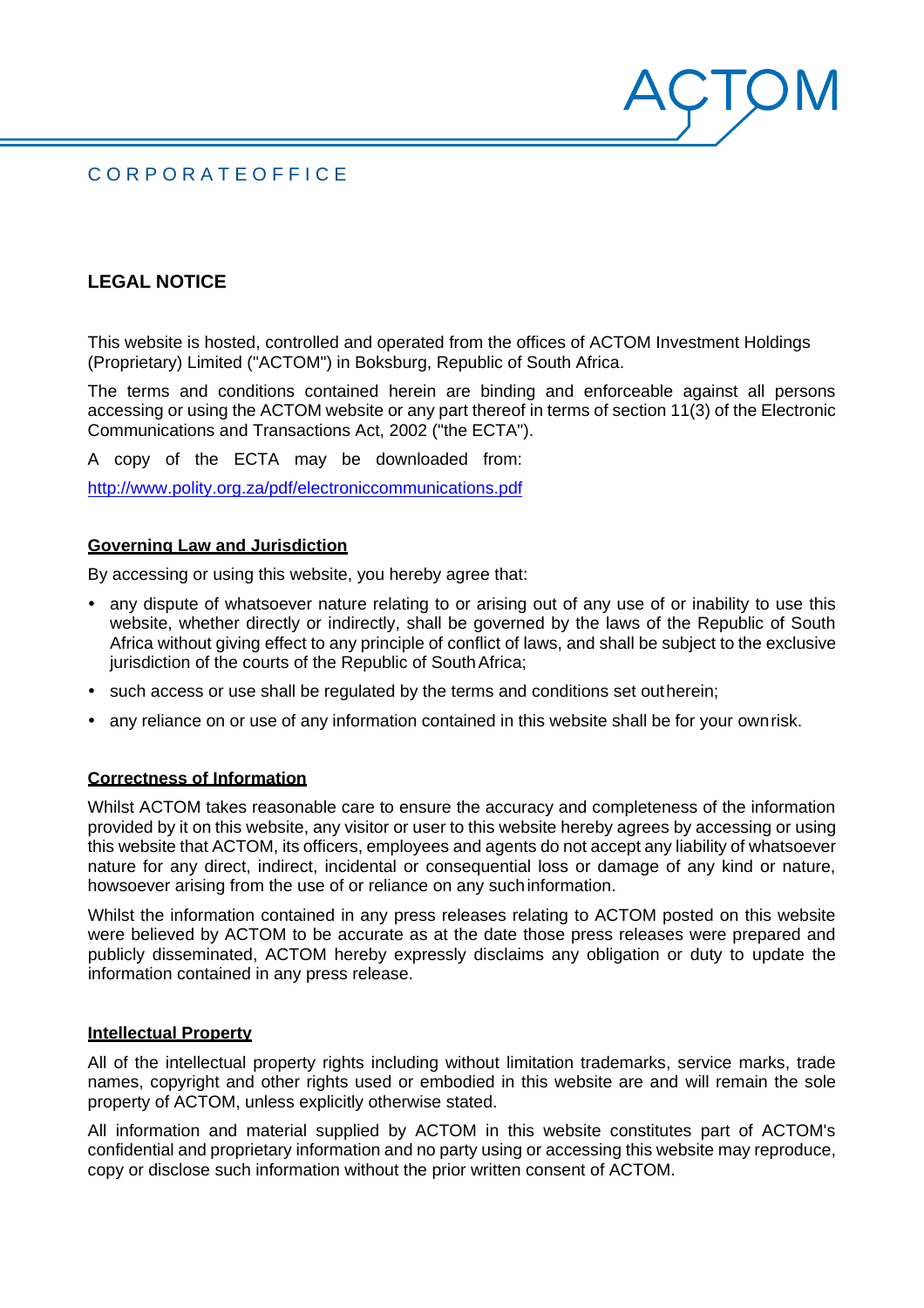No person using or accessing this website may attempt to, tamper with, modify, reverse engineer, gain unauthorised access to, or in any way alter any software comprising, or any information included in this website.

 $\overline{\phantom{a}}$  )  $\overline{\phantom{a}}$ 

# **Security**

ACTOM shall take all reasonable steps to secure the contents of this website and the information provided by and collected from users from unauthorised access or disclosure. However, ACTOM does not make any representations or give any warranties that any such information will remain secure from unauthorised access or disclosure. Any user having registered through this website shall bear the full risk of the confidentiality and security of information provided by ACTOM to it or by such user to ACTOM. A registered user shall immediately inform ACTOM on becoming aware of any actual or potential breach of ACTOM's security measures orprocedures.

# **Viruses**

ACTOM accepts no liability whatsoever arising out of the transfer of viruses or the unlawful tampering with the contents of this website.

# **Links**

This website contains links to other internet sites. Your attention is drawn to the fact that the content, accuracy, opinions expressed, together with other links provided by such resources are not investigated, verified, monitored, or endorsed byACTOM.

Furthermore, no inference may be made or representation implied that ACTOM is connected with, operates or controls such linked websites. Notwithstanding the fact that such linked websites are in fact affiliated with ACTOM, ACTOM shall not be responsible for the content on the aforesaid websites, which you use or access at your own risk.

# **Alterations / Modifications**

ACTOM reserves the right to make changes to this website and this disclaimer at any time.

#### **Agreement in terms of section 21 of the ECTA**

By accessing this website, you and ACTOM agree that:

- you shall be bound by the terms and conditions contained in this disclaimer, and such agreement is concluded in Boksburg, Republic of South Africa, at the time that the you first enter ACTOM's website:
- data messages (as defined in the ECTA) addressed to you by ACTOM shall bedeemed:
	- to have been received by ACTOM if and only when responded to by ACTOM;and
	- to be received by you as provided in section 23(b) of theECTA;